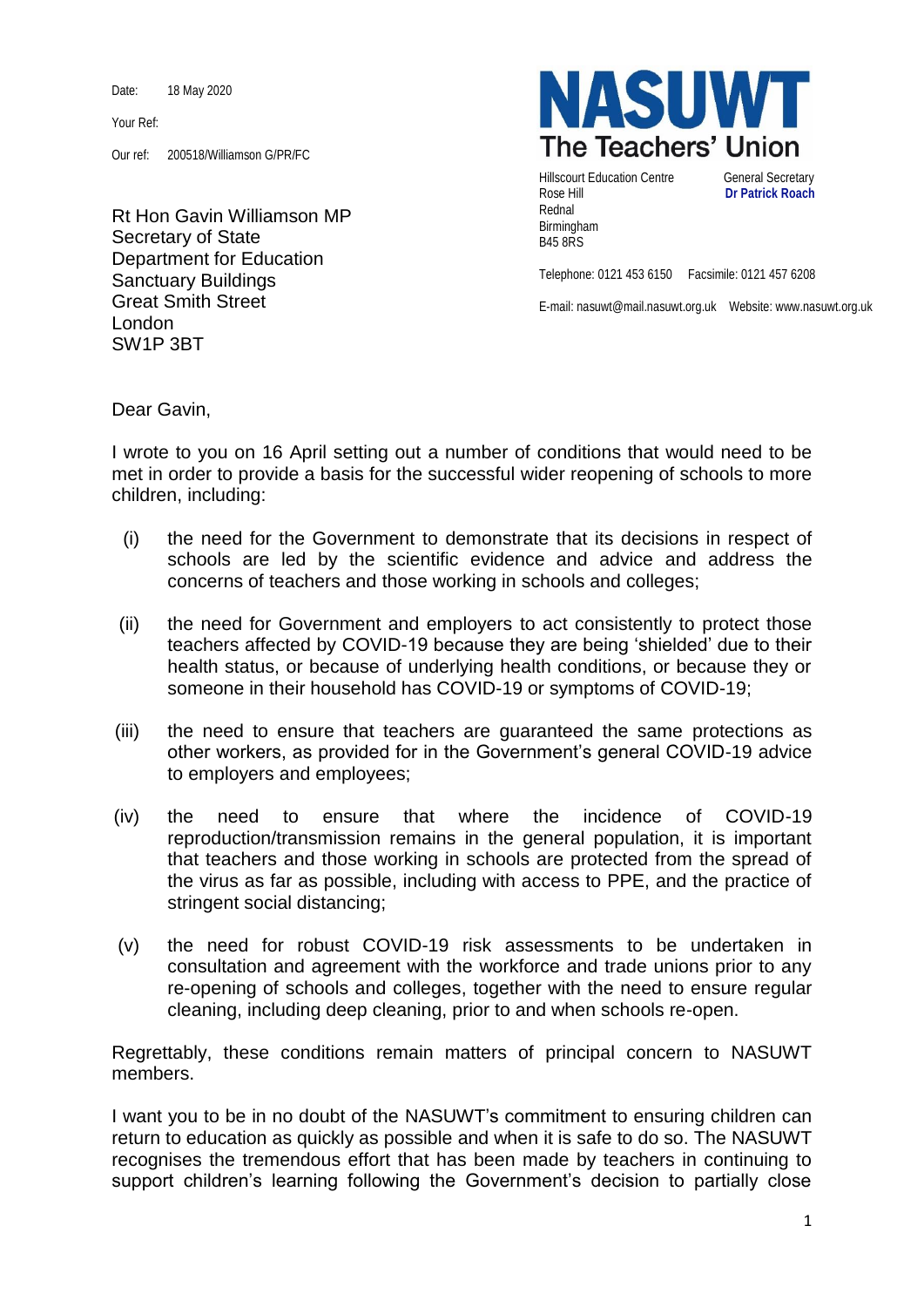schools from 23 March 2020. However, notwithstanding the Government's priority for the phased reopening of schools, the bottom line is that no teacher or child should be expected to return to school until it can be demonstrated that it is safe for them to do so.

On 14 May 2020, the NASUWT surveyed the views and experiences of teachers in respect of schools' preparations for wider reopening from 1 June. In a short window of 4 days, an overwhelming response has been received from some 29,000 teachers.

Key findings from the NASUWT survey are:

- 93% of teachers find the Government's plans for 1 June reopening confusing;
- 95% of teachers expressed concern and anxiety about the Government's plans for the wider reopening of schools;
- 85% of teachers do not think it will be safe to return on 1 June;
- 92% of teachers believe that social distancing will not be possible to achieve or will present a major issue in schools;
- 91% of teachers are not confident about the proposed measures to protect their health or the health of children;
- 87% of teachers believe that PPE is essential to protect against the transmission of the virus in schools;
- 92% of teacher did not feel reassured by the Government's announcements that it will be safe for more pupils to return to school/college from 1st June
- On the Government's advice that children and young people should remain in the same small groups at all times each day, and different groups are not mixed during the day, or on subsequent days, 72% of teachers did not believe that this was workable/practical in their school/college.
- On the Government's advice that schools should reduce children mixing by staggering lunch breaks or by bringing lunch into classrooms, 48% of teachers said that this was not workable/practical in their school/college.
- On the Government's advice that schools should ensure that toilets do not become crowded by limiting the number of children or young people who use the toilet facilities at one time, 64% of teachers said that this was not workable/practical in their school/college.
- 87% of teachers disagreed with the Government's advice for schools and colleges that PPE is not required
- On the Government advice that classes should be halved to assist with social distancing, 91% of teachers said that this did not give them confidence about the measures to protect their health and the health of children.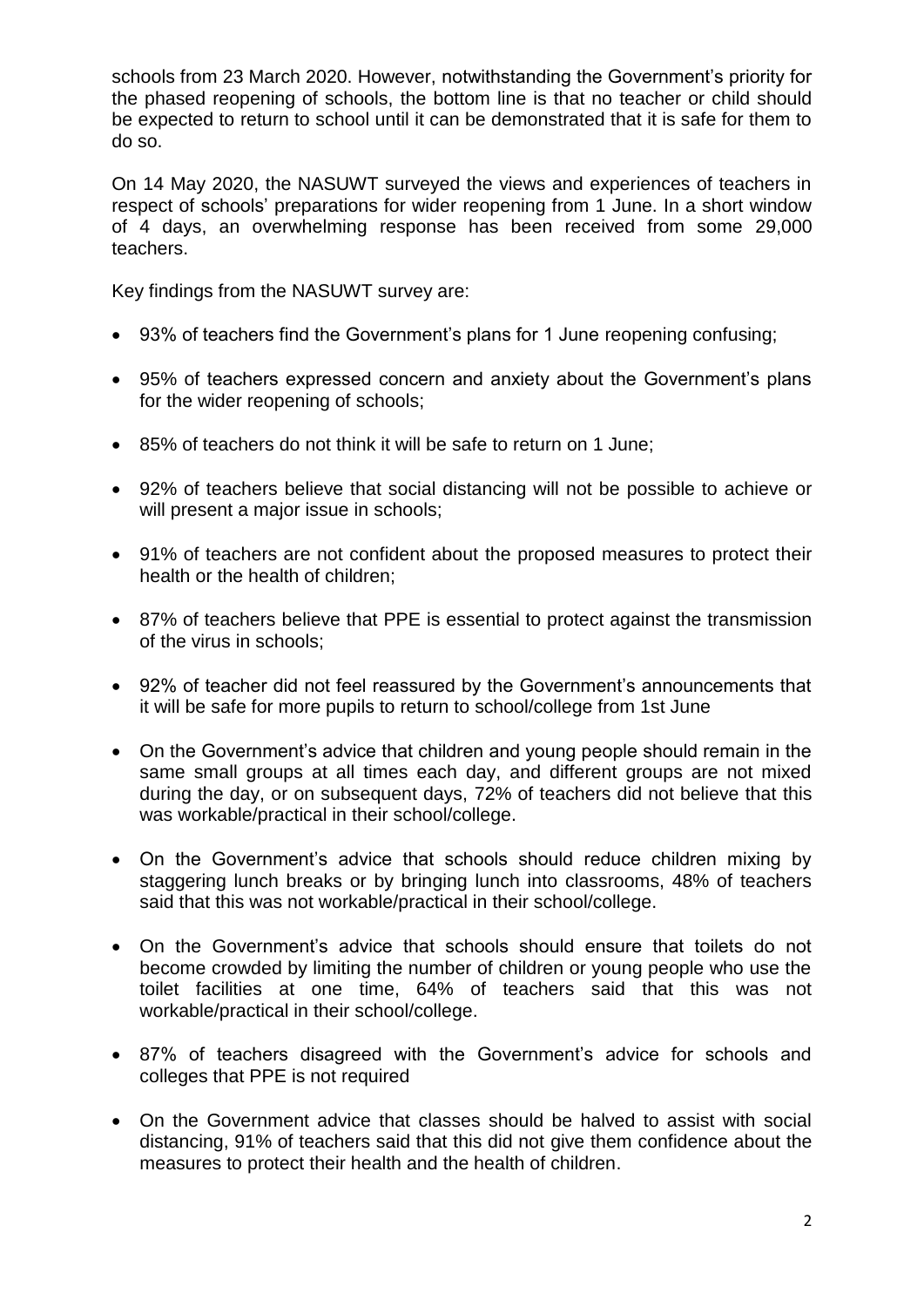87% of teachers said their employer had not shared with all staff a workplace risk assessment.

In addition to the need to be led by the scientific evidence, I have previously asked you to address the concerns of the teaching profession regarding the health and safety conditions that need to be met prior to the wider reopening of schools. Regrettably, in the absence of such clarity, it is not surprising that only a minority of teachers (just 37%) express confidence that their school/college would take the steps necessary to be COVID-secure prior to wider reopening.

It is evident that further work is needed urgently by the Government to secure the trust and confidence of teachers in meeting your aim to secure the wider reopening of schools from 1 June. The meeting with the Government's scientific advisors held on 15 May 2020 did not provide the necessary information or assurances. We note that the Government continues to assert that it is privy to scientific advice from SAGE which indicates that it is safe to reopen schools to more children. We are also aware from the limited published materials available that SAGE has considered schools on a number of occasions. However, there is very little information in the public domain on the detail of these considerations. Whilst the Government may assert that the aim to reopen schools from 1 June 2020 is based on the scientific evidence/advice, in practice the decisions to reopen schools rest with employers in consultation with staff and unions. To this end, it is essential that the information and evidence on which the Government is relying is now provided to the stakeholders who will be responsible for the consequences of decisions on the wider reopening of schools.

On the basis of the information and evidence available thus far, we remain unconvinced that wider reopening of schools from 1 June is appropriate or practicable.

The NASUWT welcomes the undertaking you gave at the Downing Street Press Briefing on 16 May 2020 to discuss a way forward which will help to ensure that schools can reopen safely to more children. We believe that urgent and detailed discussions are now needed with those representing teachers and the wider workforce in schools to secure the progress needed.

Schools are looking to the Government for clear and unequivocal guidance on the health and safety measures they will need to have in place prior to reopening. It is now imperative that the Government takes every available opportunity to provide the necessary assurances that teachers are seeking. Teachers are also clear that the Government must provide the scientific evidence and modelling on which the decision for the phased reopening of schools from 1 June is predicated.

The NASUWT is committed to discussing with you the steps needed to provide the reassurance for teachers and how your guidance for schools can be strengthened, together with urgent and necessary actions by your Department to:

- a) ensure that employers discharge fully their statutory obligations in respect of the health and welfare of staff and pupils;
- b) make clear to all schools and colleges the actions that they are required to take to prevent/minimise the risk of COVID-19 transmission;